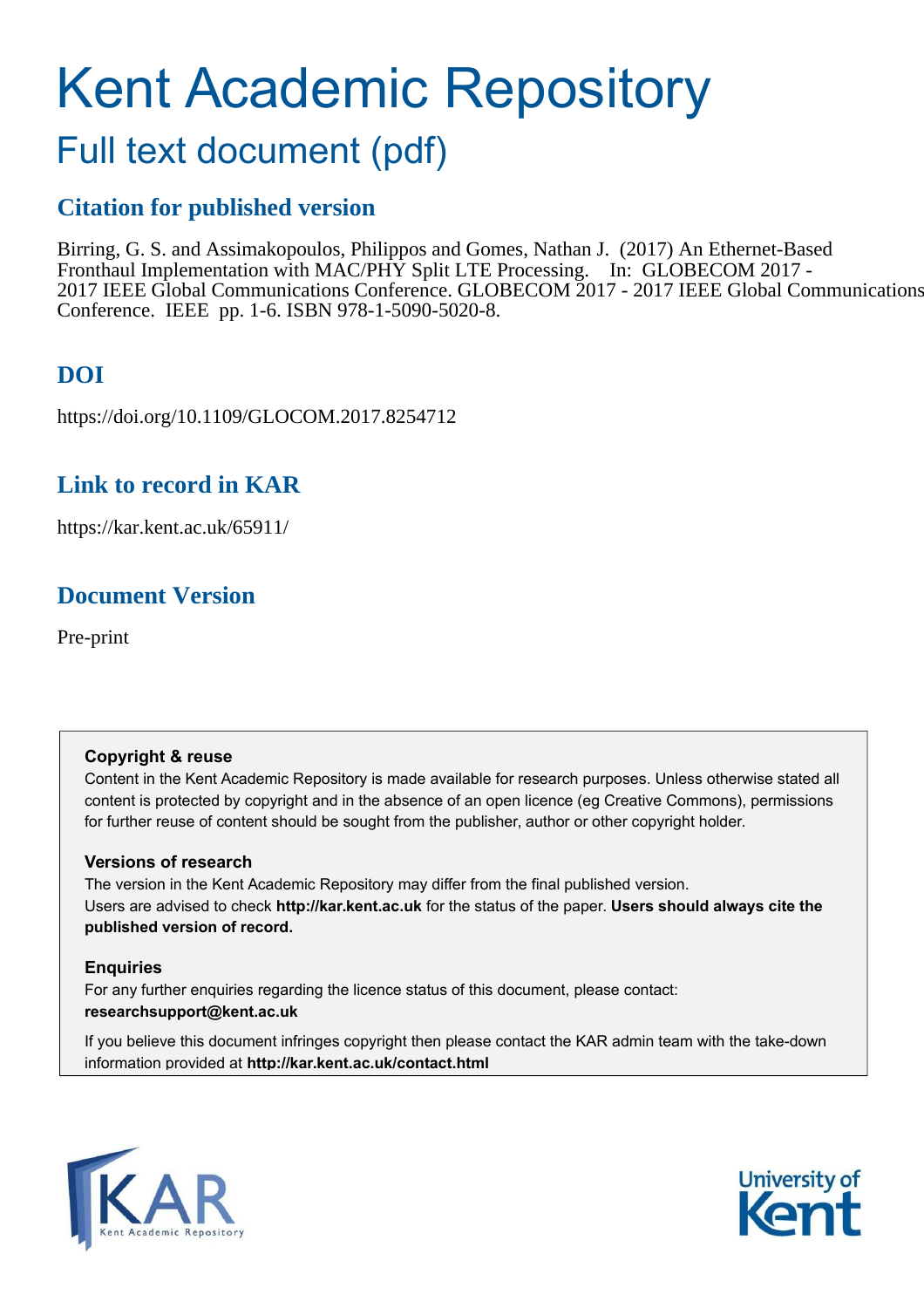# An Ethernet-Based Fronthaul Implementation with MAC/PHY Split LTE Processing

G. S. Birring, P. Assimakopoulos, Member, IEEE and N. J. Gomes, Senior member, IEEE

Communications Research Group, University of Kent, UK (G.S.Birring@kent.ac.uk)

**Abstract— A testbed implementation for an Ethernet fronthaul transporting signals arising from a long-term evolution (LTE) functional subdivision ("split") at the media-access control (MAC)/physical layer (PHY) interface is presented. Based on open LTE base station software, the testbed demonstrates significant data rate reductions compared to current fronthaul implementations that rely on In-phase and Quadrature radio sample transportation and data rates that scale with cell load. All generated traffic flows are clearly distinguishable using appropriate packet headers. A selection of test cases and their corresponding results are presented to demonstrate the operation of the fronthaul and the performance of individual flows in terms of data rates and overheads.** 

**Keywords***—* **Functional split; LTE; 5G; Ethernet; Fronthaul, Cloud RAN** 

#### I. INTRODUCTION

 The centralized or cloud radio access network (C-RAN) will address many of the challenges faced by 4G and future 5G mobile network implementations. In a C-RAN, the traditional base station (BS) is split into a baseband processing unit (BBU), which is located centrally, and a remote radio head (RRH), located remotely. Depending on the functionalities they contain, these entities can be further generalized to a digital unit (DU) and a remote unit (RU), respectively. Currently, DU and RU communicate over a fronthaul through the transportation of digitized baseband waveforms in the form of In-phase and Quadrature (I/Q) samples, with the RU mainly performing analog and RF functions (with some limited digital signal processing) and the DU performing the bulk of the processing, including all protocol layer functionalities of LTE. This centralization of the main processing means that RUs can be of reduced processing complexity and low-power, with obvious cost benefits for operators. Current fronthaul transport is based on the Common Public Radio Interface (CPRI) [1].

As well as the benefits that a C-RAN brings in terms of management and operational cost reductions, and possibly capital expenditure reductions (depending on fiber availability) [2], the centralized architecture can facilitate functions which are now part of LTE extensions (> rel.10) and will be the norm in 5G. These include interference coordination and cooperative transmission schemes (CoMP) [3].

However, there are important challenges faced by the current C-RAN fronthaul transport when considering 4G and near-

future 5G rollouts, with the most important being the data rate requirements that will be imposed [3]. Implementation costs will also be a function of vendor equipment interoperability, lack of which will have detrimental effects on the ability to achieve structural and operational convergence. In order to resolve this issue, the use of Ethernet in the fronthaul has been proposed [3- 6]. Ethernet in the fronthaul has gained interest lately in the form of different standardization efforts such as the IEEE 1914 Next Generation Fronthaul Interface [7, 8] and the IEEE 802.1CM Time-Sensitive Networking for Fronthaul [9] working groups. Furthermore, the data rate limitation can be overcome by moving away from the current fully centralized approach to the implementation of different functional subdivisions (or "splits") [10-12]. This approach can bring a number of benefits in addition to significant data rate reductions, such as statistical multiplexing gains and optimized resource pooling at the DU, albeit at the cost of increasing the complexity in the RUs (this increase may not be so significant, as they currently contain processing capabilities that are underutilized). This fronthaul can further benefit operators by employing software defined networking (SDN) and network function virtualization (NFV) orchestration, both of which become more tractable by the use of Ethernet.

However, there remain a number of challenges that need to be addressed regarding both the use of Ethernet and the implementation of different functional splits, and a number of design issues need to be considered.

In this paper, we present an Ethernet fronthaul testbed that includes the full LTE protocol stack and transports LTE MAC/PHY split data flows. The LTE functionality runs in a software emulation environment based on the open source OpenAirInterface (OAI) software libraries (see the OpenAirInterface software alliance [13]). The testbed is flexible and can run with different options of emulated, simulated or real hardware implementations. For example, it can include the evolved packet core (EPC) functionality, hardware-based radio frequency (RF) processing and real commercial 4G phones. Alternatively, it can include emulated user equipment (UE) and simulated air interfaces. A selection of test cases and their respective results are presented to demonstrate the operation of the fronthaul. Testbeds such as that presented here will be of fundamental importance for next-generation mobile network fronthaul experimentation.

Section II begins with a high-level system description, summarizing the features of different split options. It then

This work was carried out within the framework of the European Union's Horizon 2020 research and innovation programme under grant agreement No 644526 (iCIRRUS project) and EPSRCs "Towards an Intelligent Information Infrastructure (TI3)" programme (NIRVANA project). Philippos Assimakopoulos acknowledges the funding by the NIRVANA project.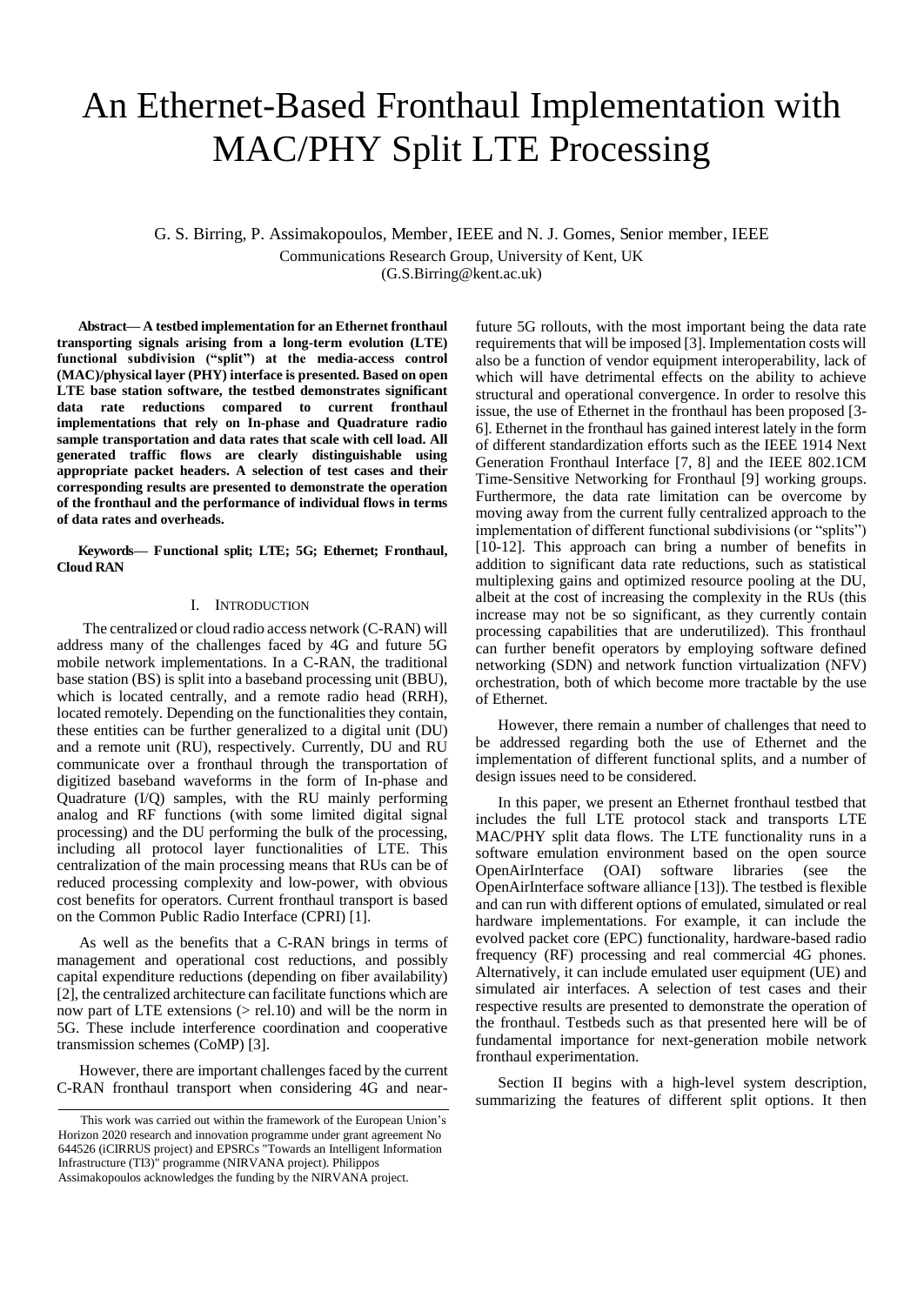provides an overview of the implemented split in terms of processing and networking modules. Section III presents a more detailed description of the testbed set-up and the different functional entities that make up the system. A selection of experimental results from the testbed are then presented in Section IV, and the paper is concluded in Section V.

#### II. HIGH-LEVEL SYSTEM DESCRIPTION

#### A. The different split options

LTE functional subdivisions or "splits" have been considered as a means of meeting fronthaul data rate requirements for next generation mobile networks and as such have attracted the interest of standards bodies including both 3GPP [14] and IEEE groups [7]. A number of split points have been identified each with its own advantages and disadvantages; a good summary of these options and their features can be found within [12] and [14]. Factors such as data rate and latency requirements, ease of migration/deployment and ability to accommodate advanced joint signal processing techniques, play an important role in determining a suitable split point for a given use-case. A number of possible split options are shown in Fig. 1(a). In general, split points further away from the antenna and towards the mobile core, offer the highest reductions in data rates. Based on Fig. 1(a), starting from the radio side and moving towards the core, a number of interesting interface points can be identified. The first occurs at the point where the different LTE channels are demarcated (Split II) which occurs at the resource mapper (RM). At this stage, the aggregate data rate begins to depend on the cell load and thus can lead to statistical multiplexing gains. The second interesting interface occurs at the antenna-processing block (layer and port mapper) due to the transition from per-antenna flows to per-user flows (Split I). At this stage, large reductions in data rate are obtained as the data rate ceases to depend (proportionally) on the number of antennas. In general, frequency domain splits (e.g. the pre-IFFT split III) transporting frequency domain samples (instead of the sampled time waveforms) offer reductions in data rates due to reduced sample widths (bits per sample) and lack of sampling redundancy (time domain oversampling). Data rate reductions need to be considered together with other factors, such as whether a split point can accommodate advanced processing schemes (e.g. CoMP), the pooling and virtualization gains it can offer and the resulting latency constraints. Splits closer to the radio side are more capable in providing advanced features and can offer the highest virtualization/pooling gains.

The MAC/PHY split offers a good balance between these factors but at the expense of strict latency constraints. The Ethernet fronthaul will need to be adequately provisioned in order to meet such constraints. Additionally, Ethernet features such as prioritized scheduling [9], [15, 16], may offer means for guaranteeing timely delivery of packets to/from the RU.

#### B. Overview of the MAC/PHY split implementation

The implemented MAC/PHY split is shown in Fig. 1(a). The split interface resides between the MAC layer processing, and the error-correction block. The resulting processing module subdivision is shown in Fig. 1(b). The LTE eNodeB protocol stack, up to and including the MAC layer, runs within the digital unit (DU) and generates MAC layer protocol data units (PDUs) or transport blocks (TBs). The PDUs are encapsulated into Ethernet packets, are sent over the Ethernet network and are received by a remote aggregator unit (RAU) which depacketizes the PDUs and performs all the physical layer processing (forward error correction (FEC), quadrature amplitude modulation (QAM), antenna processing, mapping of resources to resource blocks and inverse-fast Fourier transformation (IFFT)). The resulting IQ radio samples (sampled and quantized) are sent to the remote radio head (RRH) for RF processing. The RAU and RRH together then form a remote unit (RU).

The networking entity subdivision and the distribution of emulated, simulated and real-hardware entities are shown in Fig. 1(c). The EPC runs in a separate processing node that is connected through GbE (gigabit Ethernet) to the node containing the DU functionality. The DU generates the MAC PDUs which are encapsulated into Ethernet packets and sent over a physical GbE link to the RAU. The RAU then performs the PHY layer processing and sends the resulting IQ radio samples to the RRH for RF processing and transmission over the air interface. The EPC, DU, RU and UE entities are software emulations. The interface between the DU and RU is a real Ethernet hardware implementation while, for the work in this paper, RF processing and air interface are simulated.

#### III. TESTBED DESCRIPTION

#### A. The software emulation enviroment

The OpenAirInterface platform provides an open-source software-emulation environment of the complete LTE protocol stack (EPC, eNodeB, and UE) [13]. The platform consists of two main repositories of source code: 'openairinterface5G' (OAI5G) and 'openair-cn'. The OAI5G repository contains the source code used to compile the executable(s) that will run to emulate the LTE protocol stack for the radio access network (RAN) i.e. the base station (eNodeB) and/or UE.

The OAI5G source code can be compiled to produce an executable that will run to emulate one of the following: (a) A base station with radio functionality provisioned through a hardware radio transceiver (e.g. a software-defined radio); (b) A user equipment with radio functionality provisioned through a hardware radio transceiver; or (c) A number M of base stations and number N of user equipment emulated simultaneously, but with all radio signals between the emulations being simulated. Furthermore, an additional option is to compile without the EPC components and instead feed application data directly into the PDCP layer. This last optional feature of OAI can obviously run only with emulated UEs. The split implementation presented here can use any of these options but the results presented are based on option (c) without an S1 interface; that is, the radio interface is simulated with M=1 emulated base station "instances" and an arbitrary number (N) of emulated UE instances. The associated build configuration (that will determine which software modules are compiled) for option (c) is named 'OAISIM' (albeit modified/amended to include the MAC/PHY split modules). The 'openair-cn' repository contains the source code used to compile executables that will run to emulate the LTE protocol stack for the EPC components.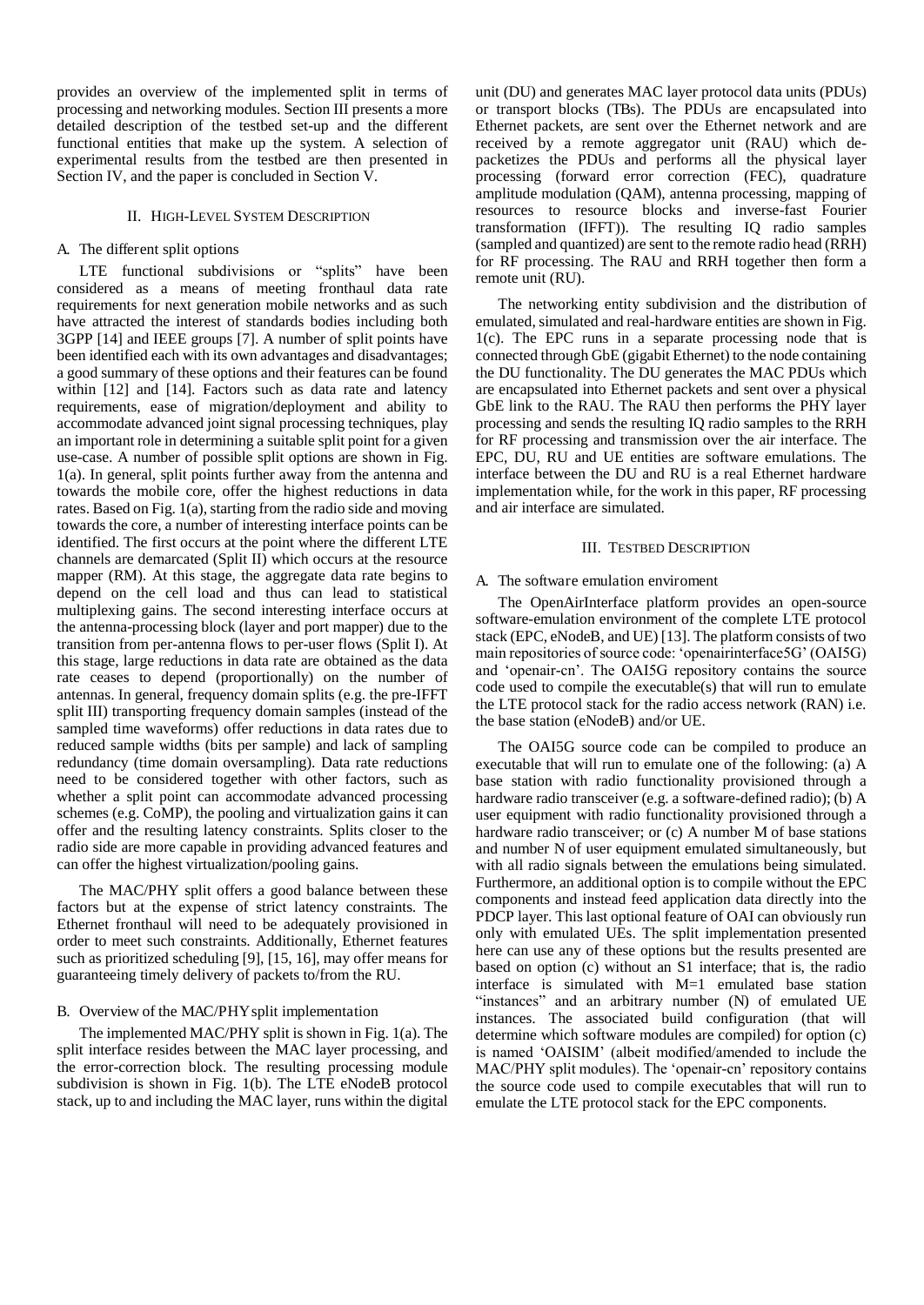

Fig. 1. (a) Different LTE functional subdivisions (functional splits) options, (b) The implemented split processing module subdivision and (c) the implemented split networking entity subdivision also showing which entities are emulated, implemented in HW and simulated.

Each EPC component is compiled as an executable that will run simultaneously alongside others. Emulated base station(s) may connect to the EPC either on the same machine ("locally"), or on another machine ("externally" via an Ethernet link).

#### B. The MAC/PHY split software and hardware enviroment

The hardware consists of a six-core Intel Core i7-5930K CPU based machine with 16GB RAM and two 1Gbps Ethernet NICs (dedicated to the DU and RU, respectively). The executable runs on the Ubuntu 14.04 LTS operating system with a Linux 3.19.0-59 low-latency (soft real-time) kernel.

The MAC-PHY split is implemented as an amendment to OAI5G source code. Fig. 2 illustrates the software components that constitute the new platform, and the hardware on which they operate. The purpose of the amendment is to packetize PDUs exchanged between the MAC and PHY layers of the eNodeB protocol stack, and to transmit/receive the packets efficiently and reliably over GbE (additional buffering stages are implied).

These additional functions, for both DU and RU, are made available in a new Fronthaul Interface Library (FIL). The FIL encapsulates data exchanges and provides a useable abstraction (mapping-functions) to the new functionality, which is necessary for easy integration into existing OAI5G source code.

Packets are exchanged between the DU (MAC) and the RU (PHY) for each LTE subframe (or transmission time interval, TTI). A summary of the different packet exchanges is shown in Fig. 3. Scheduling for a subframe is triggered by the RU (through a request packet, namely PKT\_RU\_TO\_DU). The DU responds by constructing packets encapsulating the downlink control information (DCI), through a PKT\_DCI packet. A number of other packets are exchanged based on the information

that is being scheduled for the current TTI: the random access response (RAR) through a PKT\_RAR packet, system information (SI) through a PKT\_SI packet, and user-plane data data for the downlink shared channel (DLSCH) through a PKT\_DLSCH\_packet. Note that PKT\_RU\_TO\_DU\_is\_used whenever there is an uplink transmission (from the RU to the DU). That is, unlike in the downlink direction, a single packet is used to aggregate all uplink transmissions. This method is used here for simplicity but separating the different uplink flows into individual packet-types is trivial and simply a matter of using the same modules that are used for packetizing in the downlink.

The PKT DCI packet is processed at the RU before retrieval of any of the other packets is attempted. The information encapsulated within the packet notifies the RU of the type and number of allocations to expect for the current TTI.

The encapsulation format is shown in Table I. The format is common to all packets exchanged but the values assigned to specific fields are used to identify the individual traffic flows. The system has the flexibility to identify flows at varying "resolutions" by combining virtual-local area network identifiers (VLAN IDs) and packet-types. However, a simple case is to use a common VLAN ID for all flows destined to a given RU, while the individual flows within this VLAN ID are identified by packet-type.

Note that at the Ethernet level, the added headers form part of the payload. It is for the receiving Ethernet socket to identify the header boundaries. Additional fields include the subframe and system-frame number (SFN) that the received packet is intended for. These parameters, together with the packet-type field values, are used in the buffer management algorithm at the two end-points of the fronthaul network.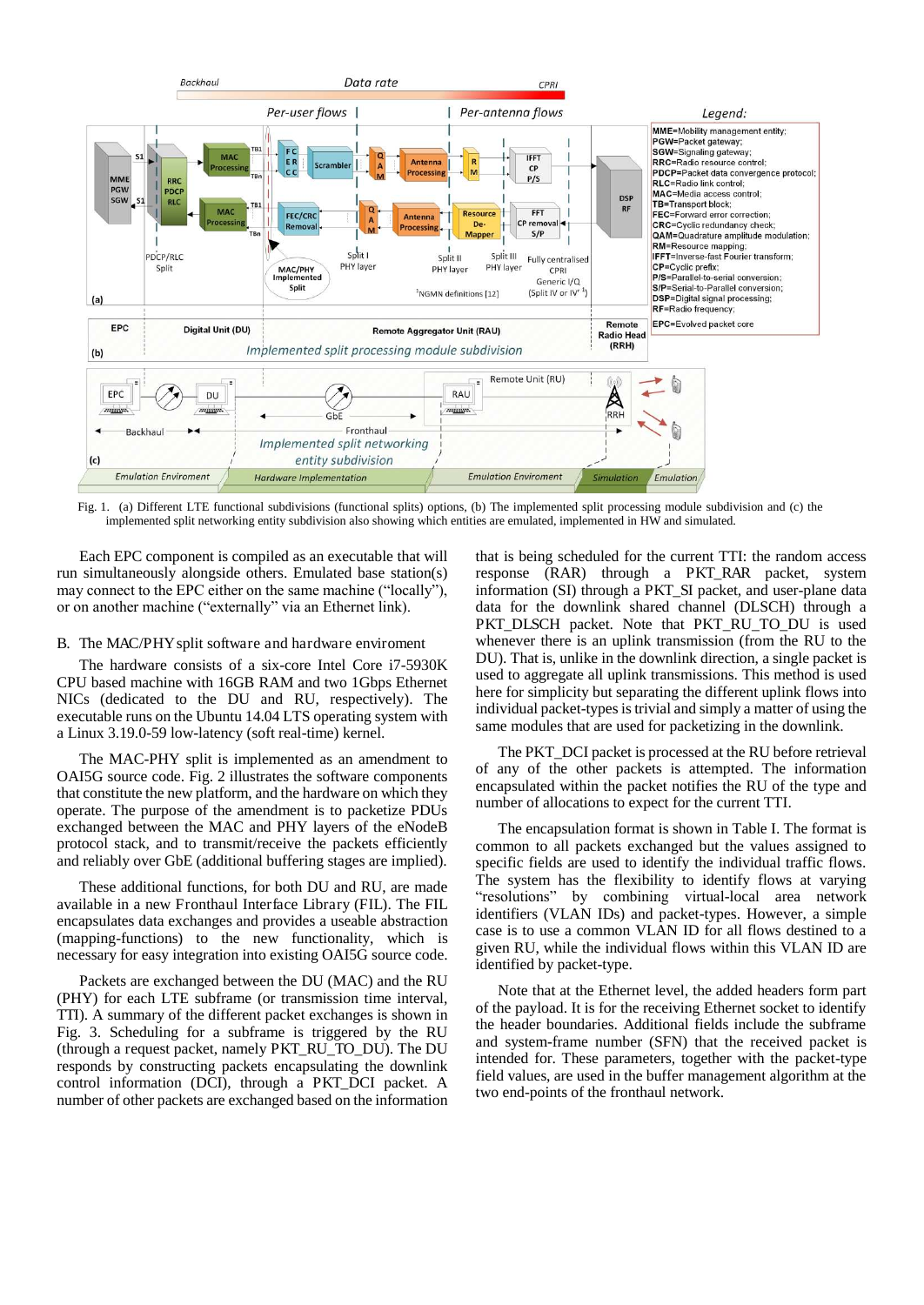

Fig. 2. Representation of the hardware and software setup used for DU and RU emulation (featuring simulated radio).



Fig. 3. Packets exchanged between the DU (MAC) and the RU (PHY) for each LTE subframe (time reference example here corresponds to the first subframe).

TABLE I. THE 28 (32)-OCTET COMMON PACKET HEADER FOR ALL PACKETS SENT/RECEIVED THROUGH THE FRONTHAUL INTERFACE. H/W: HARDWARE; SFN:SYSTEM FRAME NUMBER

| Field                        | <b>Size/Octets</b> | <b>Description</b>                                                                                                                                            |
|------------------------------|--------------------|---------------------------------------------------------------------------------------------------------------------------------------------------------------|
| Dst MAC                      | 6                  | The destination H/W address, source<br>H/W address, and EtherType - as per<br>IEEE 802.3. EtherType is fixed to<br>hex $'0800'$ alluding to IPv4<br>datagram. |
| <b>Src MAC</b>               | 6                  |                                                                                                                                                               |
| VLAN ID<br>(Optional)        | 4                  |                                                                                                                                                               |
| <b>EtherType</b>             | 2                  |                                                                                                                                                               |
| SFN (TX)                     | $\overline{c}$     | The LTE SFN and subframe the data<br>in the packet is part of (for Tx)<br>processing).                                                                        |
| LTE Radio<br>Subframe (Tx)   | 1                  |                                                                                                                                                               |
| SFN (RX)                     | 2                  | The LTE SFN and subframe the data<br>in the packet is part of (for Rx<br>processing).                                                                         |
| LTE Radio<br>Subframe $(Rx)$ | 1                  |                                                                                                                                                               |
| Packet-type                  | $\overline{2}$     | An unsigned 16-bit enumeration of<br>the packet types depicted in Fig. 3.                                                                                     |
| Packet Length                | $\overline{c}$     | The size of the packet in Octets, as<br>an unsigned 16-bit integer.                                                                                           |
| Payload                      | N                  | Packet payload including packet-<br>type specific data (see Table II for<br>example, for PKT_DLSCH)                                                           |
| CRC                          | 4                  | Cyclic redundancy check                                                                                                                                       |

<sup>a.</sup> Fields with italicized fonts indicate the standard Ethernet frame fields

The Ethernet payload section contains packet-type specific data (fields) in addition to the MAC PDU. An example is shown in Table II for the PKT\_DLSCH packet.

The top-level software architecture of the MAC/PHY split is depicted in Fig. 4. Components (i.e. files required during compile-time and run-time) that constitute the FIL are shown, together with preexisting OAI5G components. The logging module (LOG) from OAI5G is repositioned so that it can be shared with the FIL.

TABLE II. ETHERNET FRAME PAYLOAD FIELDS FOR PKT\_DLSCH

| <b>PKT DLSCH (Ethernet Frame Payload Section)</b> |                    |                                                           |  |
|---------------------------------------------------|--------------------|-----------------------------------------------------------|--|
| <b>Field</b>                                      | <b>Size/Octets</b> | <b>Description</b>                                        |  |
| UE index                                          |                    | Index of the UE the data in the packet is<br>intended for |  |
| <b>RNTI</b>                                       |                    | UE Cell radio network temporary identifier                |  |
| Length                                            |                    | Length of the payload                                     |  |
| Payload                                           | N-5                |                                                           |  |



Fig. 4. Organization (modular source code architecture) of the MAC-PHY split environment.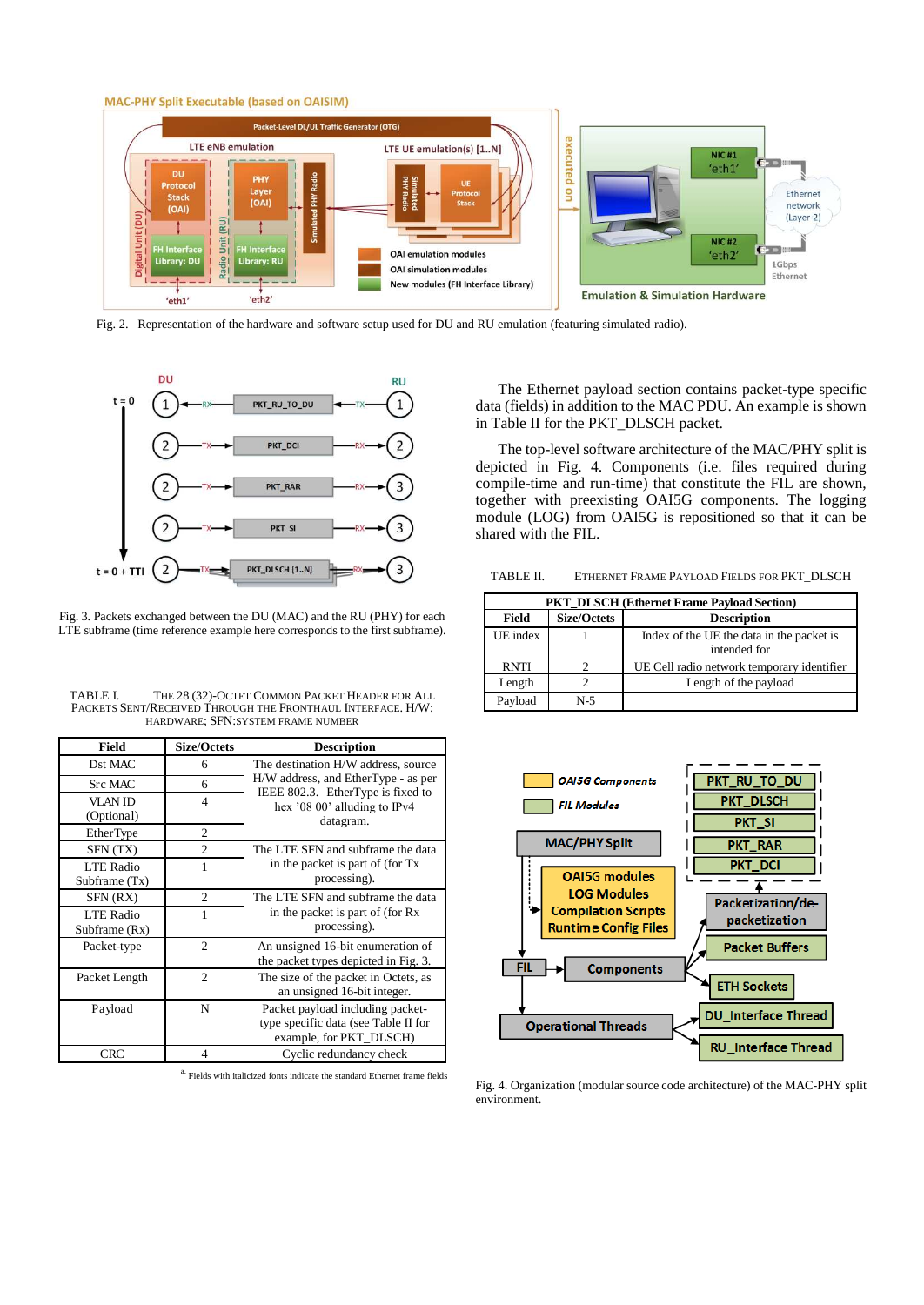The FIL implements and abstracts the following functions:

- Packetization/depacketization of messages exchanged between the DU and RU, including the necessary functions to append/remove data into/from the packets, and functions to send/receive packets to/from the transmit (Tx) and receive (Rx) buffers respectively.
- DU and RU raw packet sockets that exchange data with the NICs in accordance to the state of their read/write buffers.
- Tx/Rx buffers: First-in First-out (FIFO) structures designed to exchange data between the NIC and the interface thread. The Rx buffers are multidimensional structures. A number of fields from the common packet header are used by the buffer management algorithm to decide to/from which location in the buffer the packet should be pushed/pulled.

#### IV. MEASUREMENT RESULTS

The results presented in this section make use of the OAI traffic generator (OTG) which has the ability to generate IP traffic and feed it directly into the PDCP layer of the eNodeB.

Fig. 5 shows a comparison of the data rates produced by the OTG (application layer) and those over the fronthaul interface, for different number of UEs. The application data rate per UE is approximately 1.2 Mbps and is for downlink flows (from the eNode to the UE). The uplink data rate is entirely due to control information (scheduling requests, HARQ acknowledgements etc.) and FIL encapsulation overheads. The 'total overhead' trace shows the increase, as a percentage, from the application data rate to the fronthaul data rate and is approximately 43% for the different number of UEs. The higher data rate over the fronthaul is a result of the encapsulation overheads added by the LTE protocol stack and the FIL. Note that the data rate over the fronthaul scales with the application data rate and number of UEs (i.e. the cell load). The equivalent data rate over the fronthaul for a 5 MHz LTE bandwidth and IQ radio transportation (CPRI-type) with a sample width of 16 bpS (bitsper-sample) would be fixed (i.e. independent of cell load) to approximately 200 Mbps.

Fig. 6 shows the results of three different tests for a single UE, with each test representing a different data rate from the traffic generator. Also shown are the percentage increases in data rate at different processing stages. The first stage is when the application data is encapsulated into the DLSCH (MAC PDU). The resulting data rate increase is 34% and is a result of the addition of LTE headers (PDCP, RLC and MAC). The second stage is when the MAC PDU has been processed by the FIL with a resulting further data rate increase of 3%. Note that both of these increases are constant for all three measurements as the TB size is fixed to approximately 1000-octets. The last stage includes all flows (i.e. all packet types) transmitted over the fronthaul. In this case, the data rate increase varies (as a percentage) from one test to the next. This variation is a result of the additional packet types (other than the DLSCH) which include SI and DCI (the RAR data rate is negligible) and the corresponding FIL encapsulation overheads for these packet types. While the amount of SI data is independent of application data rate, the amount of DCI data is not. This is shown in more detail in Fig. 7, where the different packet-types that make up

the total fronthaul data rate are indicated with their equivalent contributions. The DCI contribution (in an absolute manner) increases for higher DLSCH data rates as more resource blocks are allocated to the UE and these allocations have to be indicated by the DCI.



Fig. 5. Fronthaul and application (OTG traffic generator) data rate measurement results for different numbers of UEs. The traffic generator is producing traffic only for the downlink direction.



Fig. 6. Data rates and percentage increases at different points in the processing chain, for three different tests of ascending application layer data rates.



Fig. 7. Different packet-type contributions to the total fronthaul data rate. Note that the SI contribution is shown as zero due to rounding.